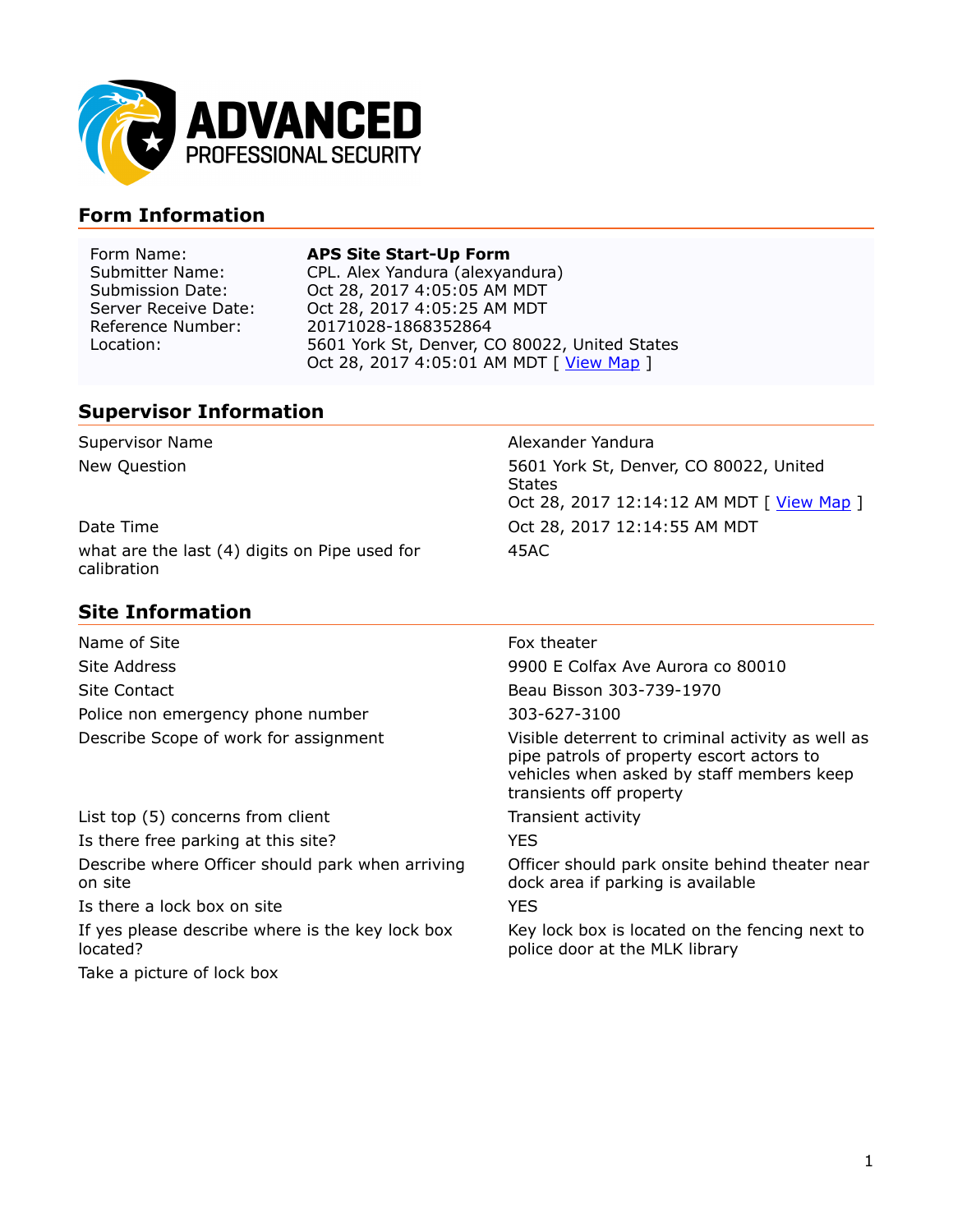

If yes please describe where is the pipe is located?

If yes please describe where is the pipe is located?

Take a picture of pipe





## **Button Locations (if Applicable)**

How many buttons are on this site? 5 Please detail the exact location of button (1)? Button 1 is located on the dock behind fox theater attached to the railing What time did supervisor you hit this button for calibration? 20:55 Please detail the exact location of button (2)? Button 2 is on the east side parking lot attached to the railing for the theater exit doors Please take a picture of button (2)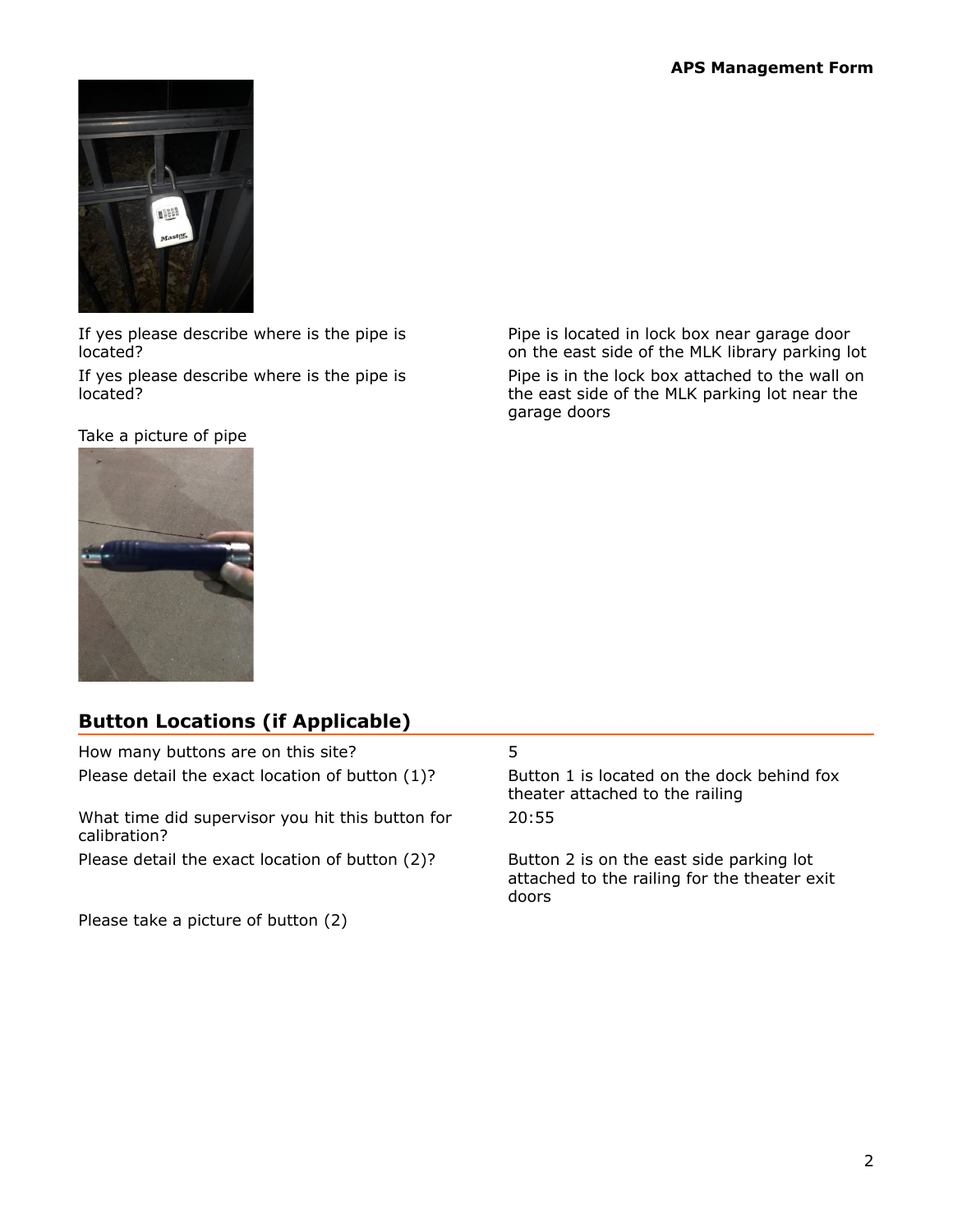

Please detail the exact location of button (3)? Button 3 is located on the west side ramp

area attached to the railing near the emergency exit doors





Please detail the exact location of button (4)? Button 4 is located on the west side attached

### Please take a picture of button (4)

to the railing by the center emergency exit door



Please detail the exact location of button (5)? Button 5 is on the pipe lock box attached to

What time did supervisor you hit this button for calibration?

# **Restroom / Amenities**

Are there restaurant facilities this site? NO

the wall near the garage doors in the MLK parking lot 21:02